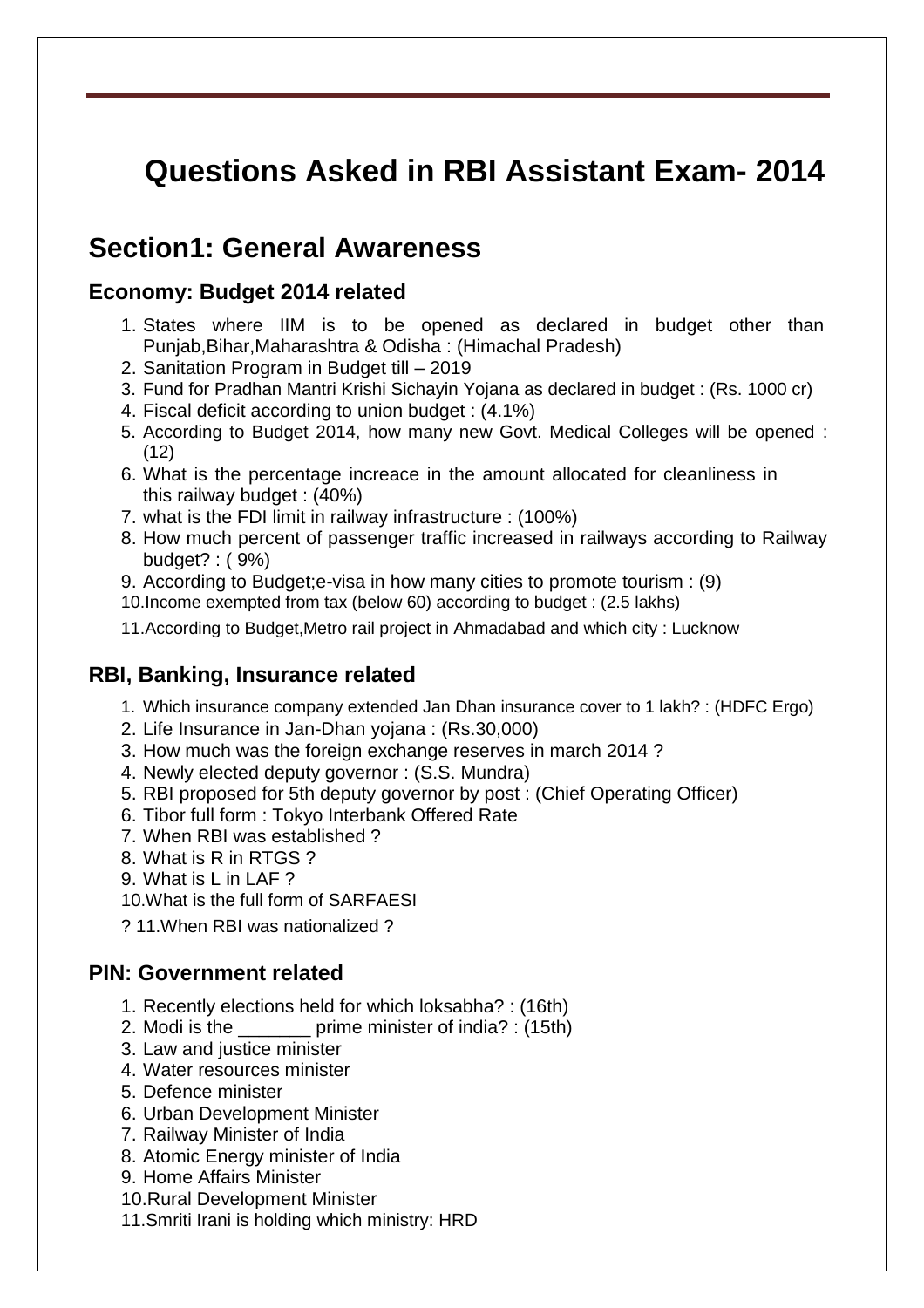Ministry

12.Governor of Maharashtra: C Vidyasagar Rao

- 13.Kerala new Governor P Sathasivam
- 14.Newly elected Deputy speaker of Loka sabha : (Thambi durai)
- 15.Who is lady election commission officer? (V.S. Ramadevi)

#### **Movies related**

- 1. Oscar 2014 Best supporting actress Lupita Nyong"o
- 2. Best actress in film fare awards 2014 Deepika Padukone
- 3. Which film got Best Film Award at Film Fare Awards: Bhaag Milkha Bhaag
- 4. Oscar winner in leading role actor Matthew McConaughey
- 5. Best Director National Awards? Hansal Mehta
- 6. Best actor in national film awards ? Suraj Venjaramoodu(Malayalam), Raj Kumar Rao(Hindi)
- 7. Best actress in Oscar? Cate Blanchett
- 8. Oscar best movie 12 years a slave
- 9. National award for best Hindi film Jolly LLb
- 10.Which movie got the best movie award in 61 national film awards?

#### **Sports related**

- 1. South African cricketer retired Jaques Kallis
- 2. In the Wimbledons 2014, Petra Kvitov defeated whom to conquer her maiden title in the women"s championships – Euginie Bouchard
- 3. Arjuna Award for which cricketer: R. Ashwin
- 4. Male singles French open 2014 winner: Rafal Nadal
- 5. India and England Test Series Man of the Series for India Bhuvaneshwar Kumar
- 6. Who of the following won gold medal in athletics for india in common wealth games 2014?
- 7. How many gold medals india won in common wealth games 2014?
- 8. Man of the series in India-England test series ?
- 9. Gopichand is related to which sport (Badminton)

10.Leander Paes related to which game? : Tennis

## **Books & Authors**

- 1. "The God of Small Things" novel author: Arundhati Roy
- 2. "The suitable boy" written by? Vikram Seth

## **GK: Dance, Culture related**

- 1. Kuchhipudi dance form which state Andhra Pradesh
- 2. Kathak dance associated with which state : (UP)
- 3. Sattriya is the dance form of which state? : (Assam)
- 4. Bharatanatyam associated with which state : (Tamil Nadu)
- 5. Kathakali dance from which state: (Kerala)
- 6. BKS Iyengar is related to which field? Yoga

## **GK: Indian places**

1. Rawatbhata power plant in which state: (Rajasthan)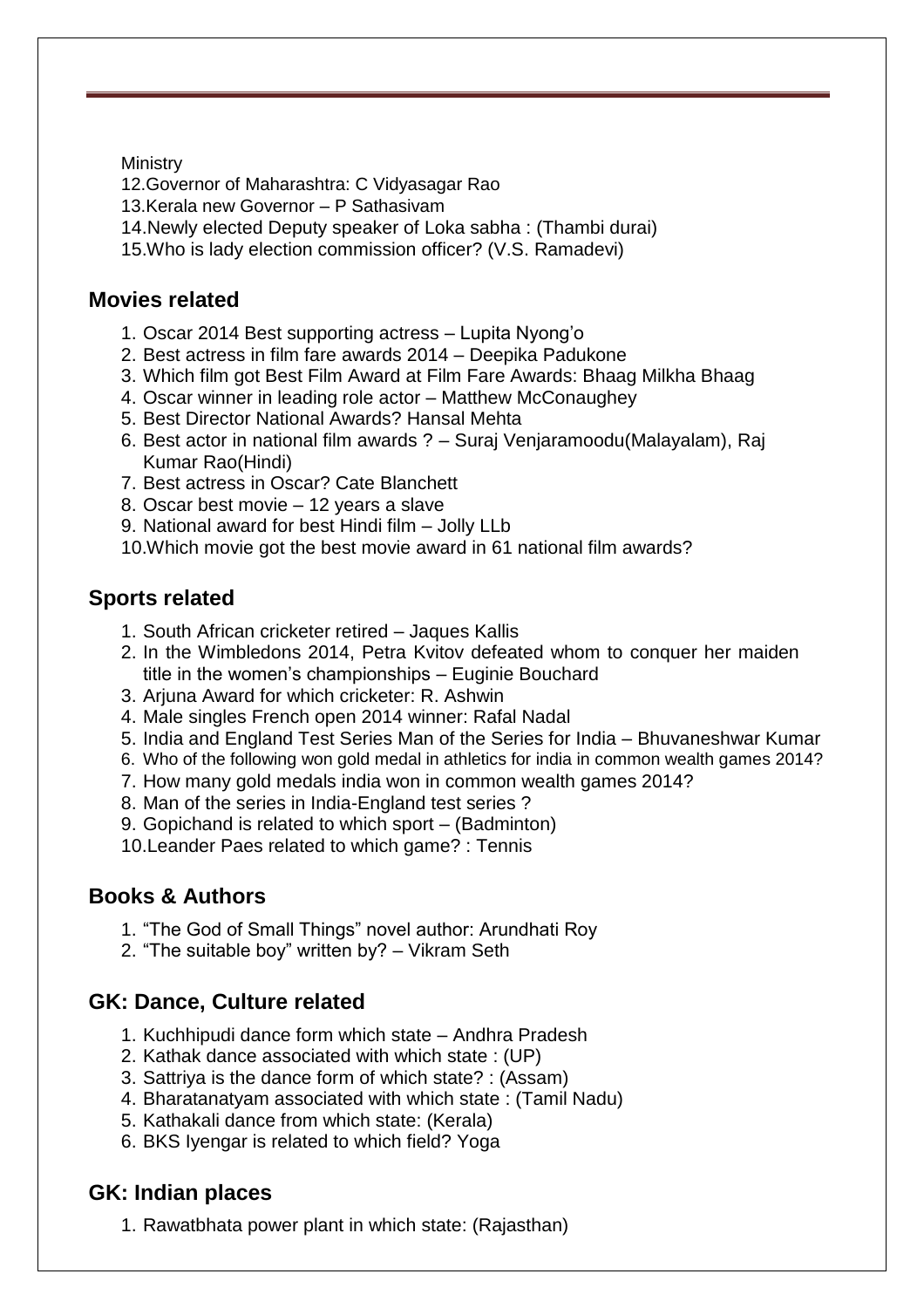- 2. Kakrapar nuclear power plant is in : (Gujarat)
- 3. Cheruthoni dam in which state? : ( Kerala)
- 4. Indira sagar dam located in which state : (Madhya Pradesh)
- 5. Taj Mahal in which state : (Uttar Pradesh)
- 6. Kaiga nuclear plant is in which state : (Karnataka)
- 7. Panchmarhi Hill station is in which state : MP
- 8. Hill station "ARAKU" in which state: (Andhra Pradesh)
- 9. Narora Power Plant situated in? (U.P.)

#### **GK: Foreign capitals, currency, leaders**

- 1. Denmark currency: (Danish Krone)
- 2. Li-tatina (tomator tyoha) festival of which country: (Spain)
- 3. Mogadishu is the capital of which country: (Somalia)
- 4. Adis Ababa capital of which country : (Ethiopia)
- 5. Full Form Of UNCTAD United Nations Conference on Trade and Development
- 6. U.K. Prime Minister? : (David Cameroon)
- 7. Malaysia Currency (Ringgit)
- 8. Bangladesh currency : (Taka)
- 9. Head quarters of WTO is located in which country?
- 10.Amsterdam is the capital of which country : (Netherlands)

#### **GK: days celebration**

- 1. National Sports Day: (29 Aug)
- 2. World Environment Day (5 June)
- 3. Laughter day : (1st Sunday of may)
- 4. Heart day is celebrated on?

# **Section2: Computer**

- 40 questions, most of them easy. don"t require special knowledge or preparation.
- still if you want, you may go through NIOS"s computer awareness material.

#### **Internet**

**A device that connects to a network without the use of cable is said to be :**

- 1. Distributed
- 2. Non-wired
- 3. Centralized
- 4. Wireless
- 5. None of the Above

Which of the following is a valid domain :

- 1. .gom
- 2. .tom
- 3. .cam
- 4. .com
- 5. None of the Above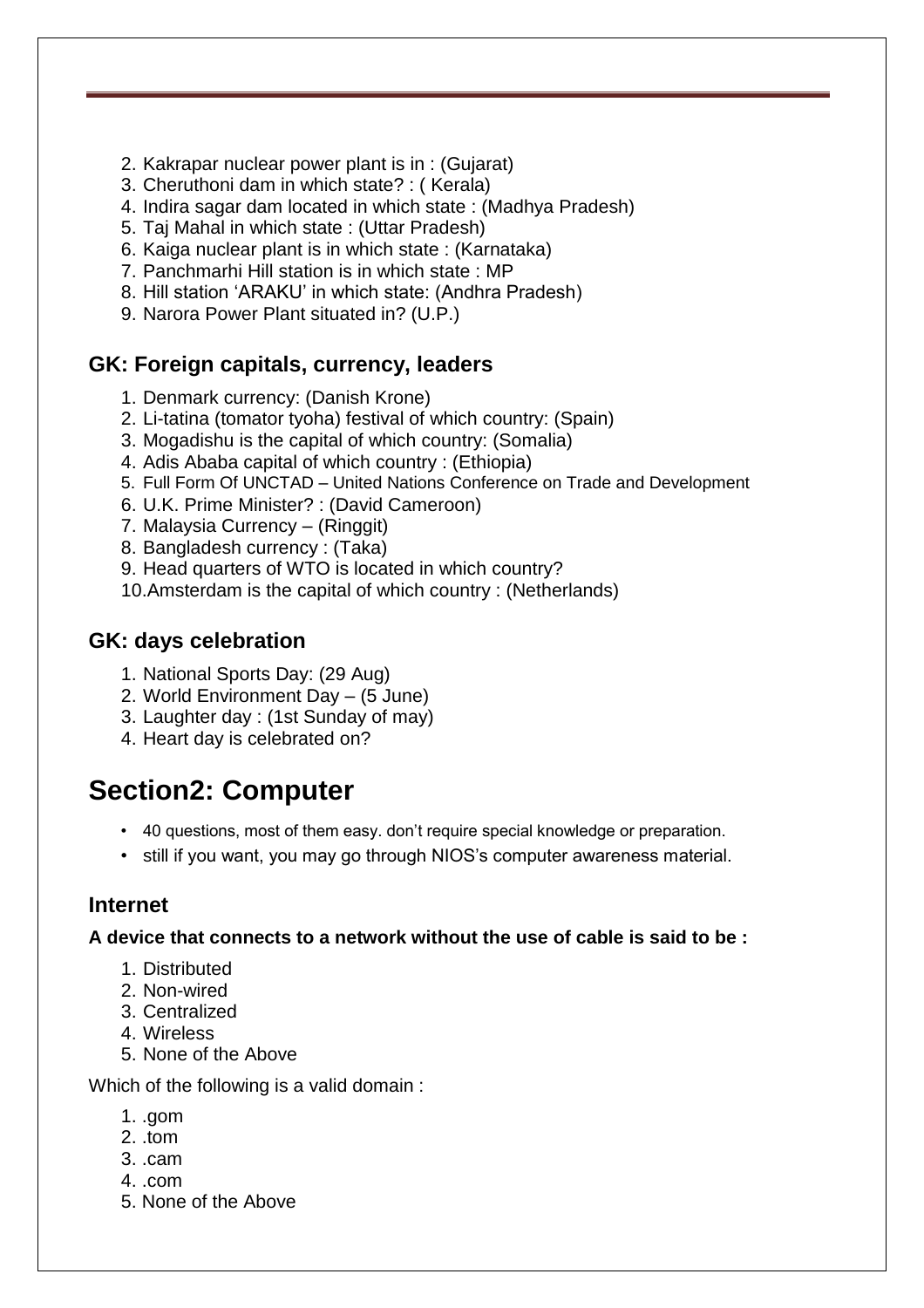#### **DBM**

#### **You organise files by storing them in a :**

- 1. Index
- 2. Yard
- 3. Folder
- 4. List
- 5. 5. None of the Above

## **Software**

**The legal right to use software based on specific restrictions is granted via a :**

- 1. Software policy
- 2. Software Password
- 3. Software Key
- 4. Software License
- 5. None of the Above

Compiling creates a :

- 1. Error free program
- 2. Good Environment
- 3. Bug
- 4. Restarting of Computer
- 5. None of the Above

## **Hardware**

A ………. is used to read hand written or printed text to make a digital image that is stored in memory.

- 1. Printer
- 2. Mouse
- 3. Joystick
- 4. Scanner
- 5. None of the Above

## **OS**

#### **Linux is an example of :**

- 1. Virus
- 2. Freeware
- 3. Open source software
- 4. Bug
- 5. None of the Above

#### **Which of the following act as a bridge between User and the device ?**

- 1. Printer
- 2. CPU
- 3. C.OS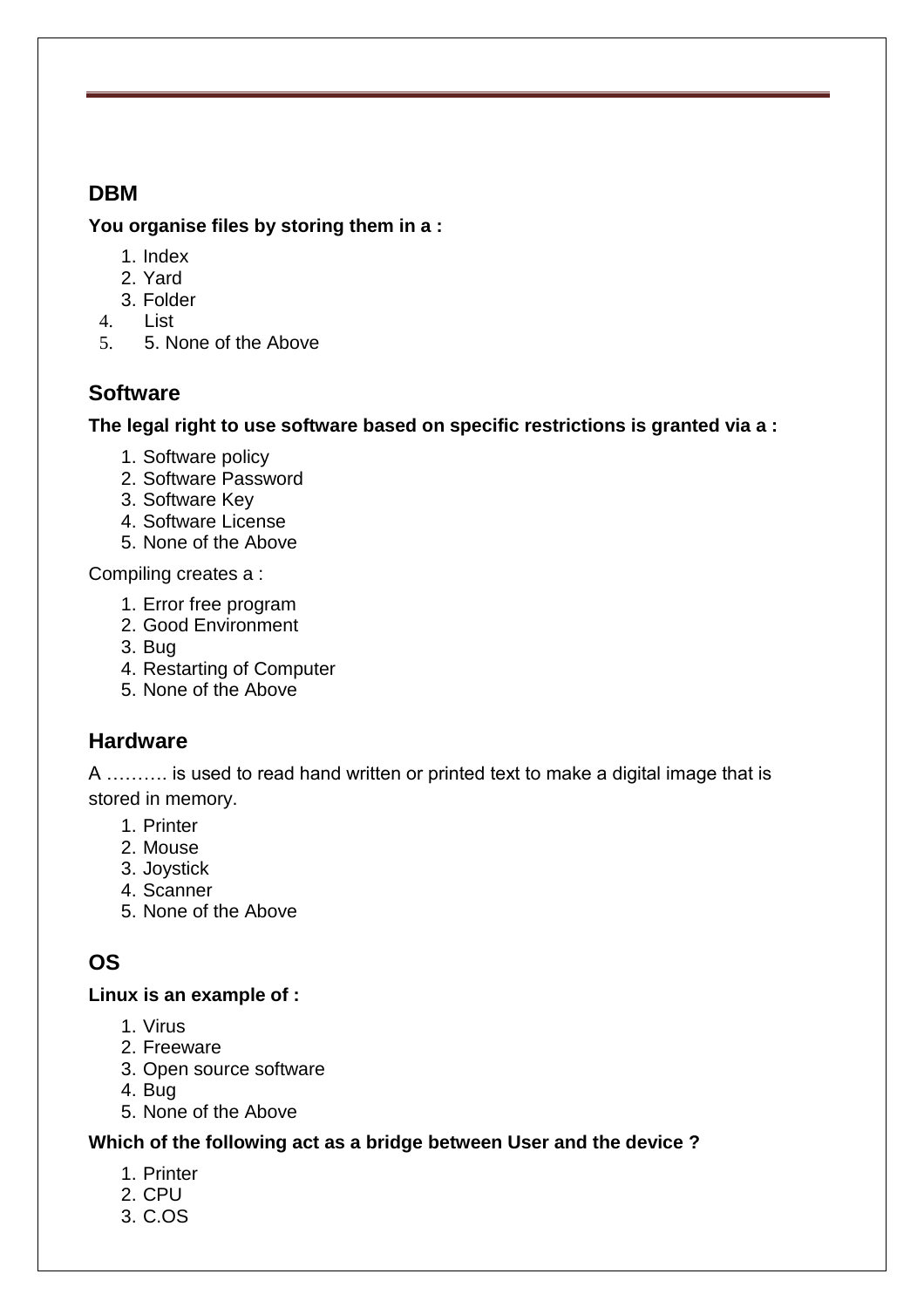- 4. Monitor
- 5. None of the Above

#### **MS-Office**

**What is the keyboard short-cut for new slide ?**

- 1. Ctrl+M
- 2. Ctrl+N
- 3. Ctrl+S
- 4. Ctrl+Shift+N
- 5. None of the Above

#### **Which of the following is used for Presentations ?**

- 1. MS Word
- 2. MS Excel
- 3. MS Outlook
- 4. MS Power Point
- 5. None of the Above

#### **Security**

Junk e-mail is also called ?

- 1. Spool
- 2. Spam
- 3. Stam
- 4. Junk-mail
- 5. None of the Above

#### **A program designed to destroy data on your computer which can travel to "infect" other computers is called a ?**

- 1. Disaster
- 2. Bacteria
- 3. Virus
- 4. Disease
- 5. None of the Above

# **Section3: Maths and DI**

#### **BODMAS**

 $Q$  : (8/13) /(192/559) = ?

- 1. 1(19/24)
- 2. 4(19/28)
- 3. 2(17/28)
- 4. 3(17/28)
- 5. None of the Above
- Q : 283.56+142.04+661.78=?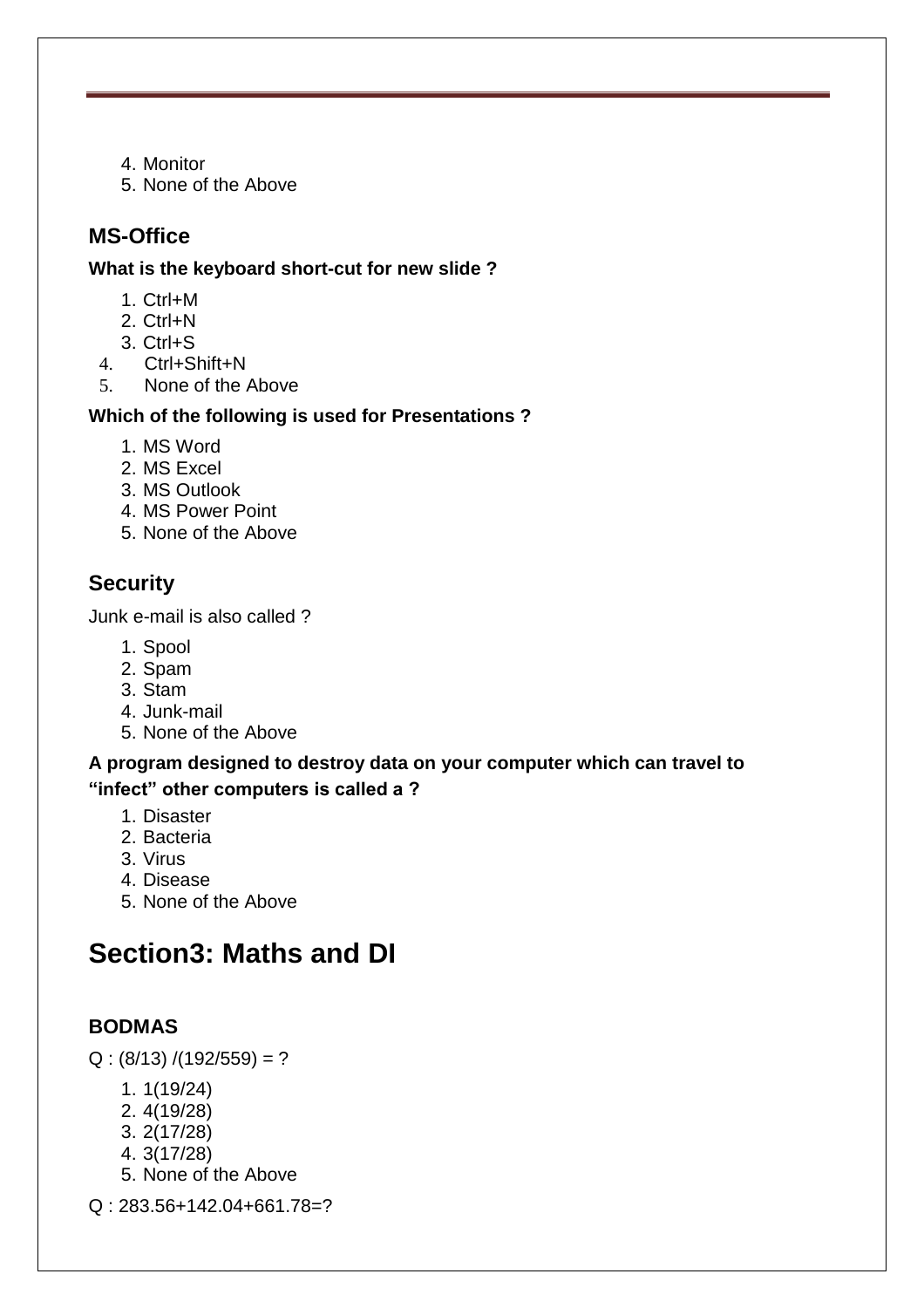- 1. 1080.28
- 2. 1087.28
- 3. 1080.38
- 4. 1082.48
- 5. None of the Above

Q : if the fraction 3/5, 1/4, 5/6, 7/9, 8/11, are arranged in ascending order, which value will be third?

- 1. 3/5
- 2. 1/4
- 3. 5/6
- 4. 7/9
- 5. 8/11

 $Q: \frac{1}{2}$  of  $\frac{3}{4}$  of 1240=?

- 1. 220
- 2. 465
- 3. 410
- 4. D.800
- 5. None of the Above

#### **Time speed work**

Q : 12 men can finish a work in 6 days,10 men + 21 women can finish it in 3 days. How many days will 12 women alone take to finish the work?

- 1. 10 days
- 2. 9 days
- 3. 8 days
- 4. 11 days
- 5. None of the Above

Q : A car covers a certain distance in three hours at the speed of 62 Km/hr. What is the average speed of a truck which travels at a distance of 120 Km less than the car in the same time?

- 1. 45km/hr
- 2. 60 km/hr
- 3. 75km/hr
- 4. 100 km/hr
- 5. None of the Above

#### **Simple-Interest/Compound-Interest/Profit-Loss**

Q :The owner of an electronic store charges his customer 11% more than the cost price. If a customer paid Rs. 1,33,200 for an LED TV, what was the original price of the TV?

- 1. 1,20,000
- 2. 1,14,000
- 3. 1,18,000
- 4. 1,22,000
- 5. None of the Above

Q : Ram sold an item for Rs.8410 and incurred a loss of 45%. At what price should he have sold the item to have earned a profit of 50%?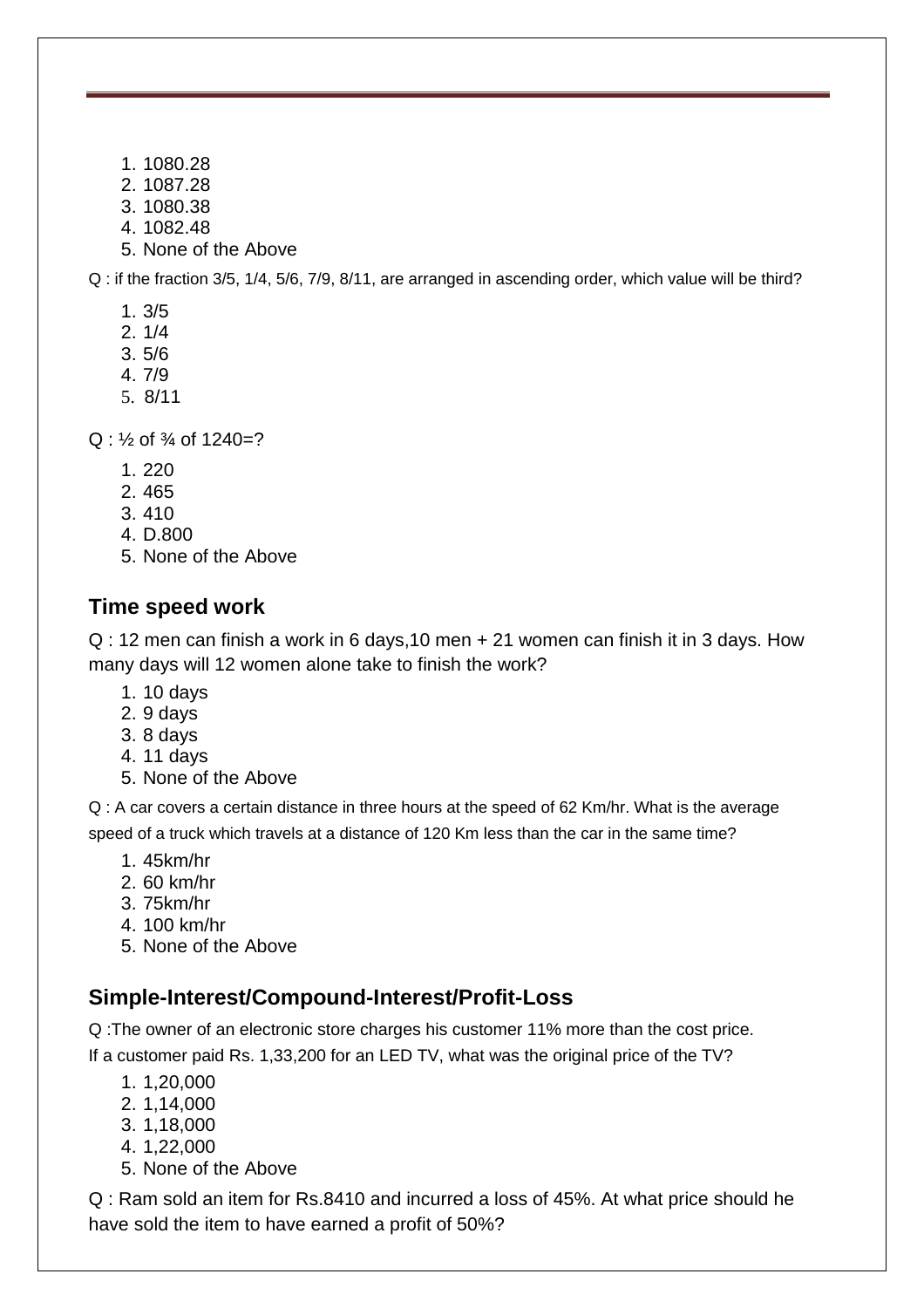- 1. 8510
- 2. 8710
- 3. 8800
- 4. 8304
- 5. None of the Above

#### **Pipe and Cistern/Boat-stream**

Q : Pipes A and B can fill a tank in 5 and 6 hours respectively. Pipe C can empty it in 12 hours. If all the three pipes are opened together, then the tank will be filled in time(in hours)?

- 1. 30/17
- 2. 30/11
- 3. 60/17
- 4. 55/17
- 5. None of the Above

Q : A man can row Upstream @15kmph and downstream @21 kmph, what is the speed of water in river(in kmph)?

- 1. 4
- 2. 3
- 3. 7
- 4. 14
- 5. None of the Above

#### **Average**

Q : Find the average of the following set of scores: 214, 351, 109, 333, 752, 614, 456, 547 ?

- 1. 482
- 2. 428
- 3. C.444
- 4. 424
- 5. None of the Above

Q : The average of four consecutive odd numbers A, B, C and D is 54. What is the product of A and C?

- 1. 2905
- 2. 2805
- 3. 2703
- 4. D.2404
- 5. None of the Above

## **Mensuration(Area-Volume-Perimeter)**

Q : The length of a rectangle is 20% more than its breadth. What will be the ratio of the area of a rectangle to that of a square whose side is equal to the breadth of the rectangle?

- 1. 2:1
- 2. 6:5
- 3. 3:4
- 4. D.4:5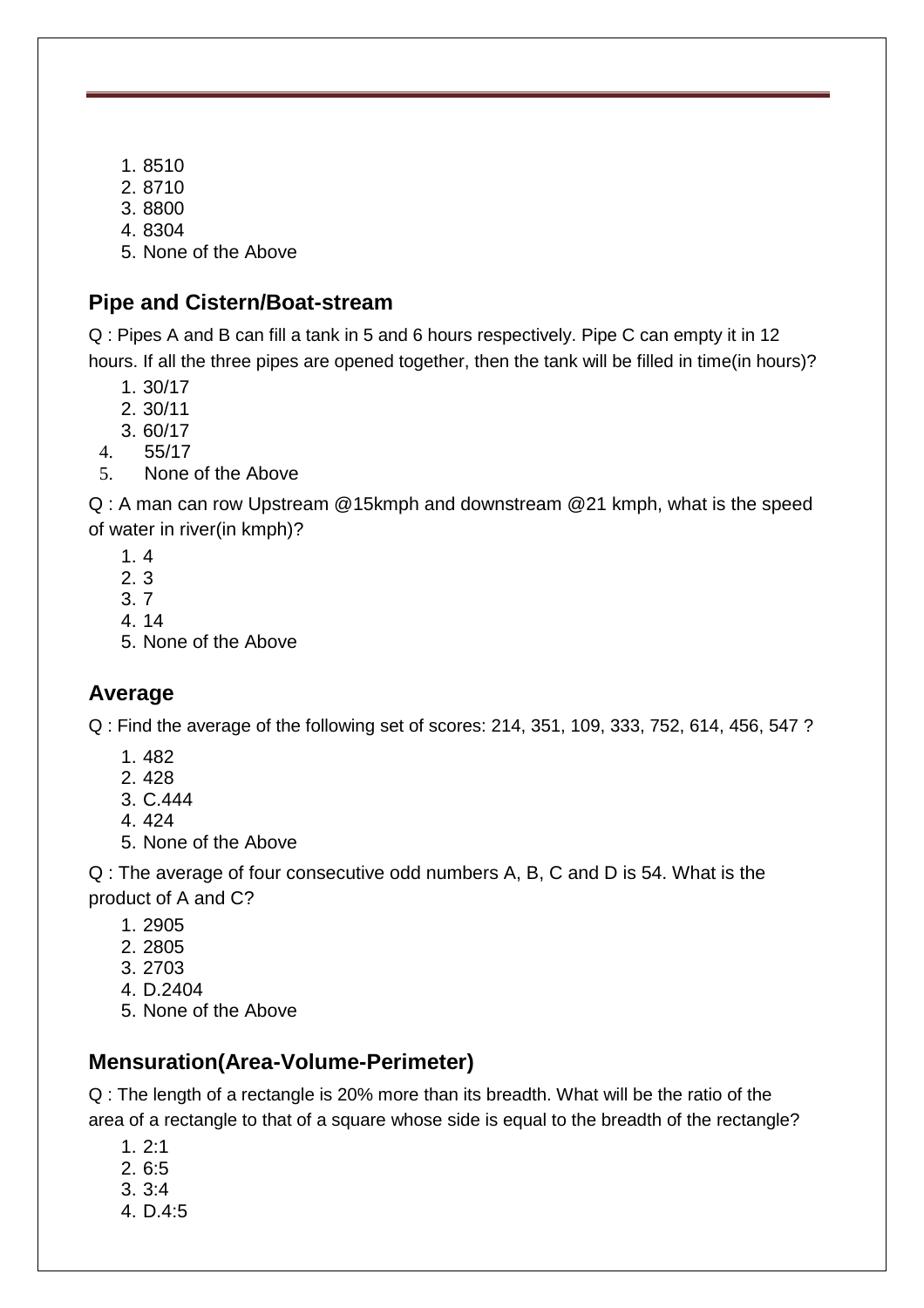5. None of the Above

Q : What would be the circumference of a circle(in cm)whose area is 745.36 sq cm?

- 1. 94.4
- 2. 88.8
- 3. 76.5
- 4. D.84.5
- 5. None of the Above

#### **Number Series**

Q : What will come in place of question mark(?) in the following number

series? 45, 38, 31, 24, 17,?, 3

- 1. A.33
- 2. B.45
- 4. C.15
- 5. 10
- 6. None of the Above

Q : What will come in place of question mark(?) in the following number

series? 5,15,35,75,155,?

- 1. 295
- 2. 315
- 3. 275
- 4. 305
- 5. None of the Above

# **Data Interpretation**

Examine the following Diagram

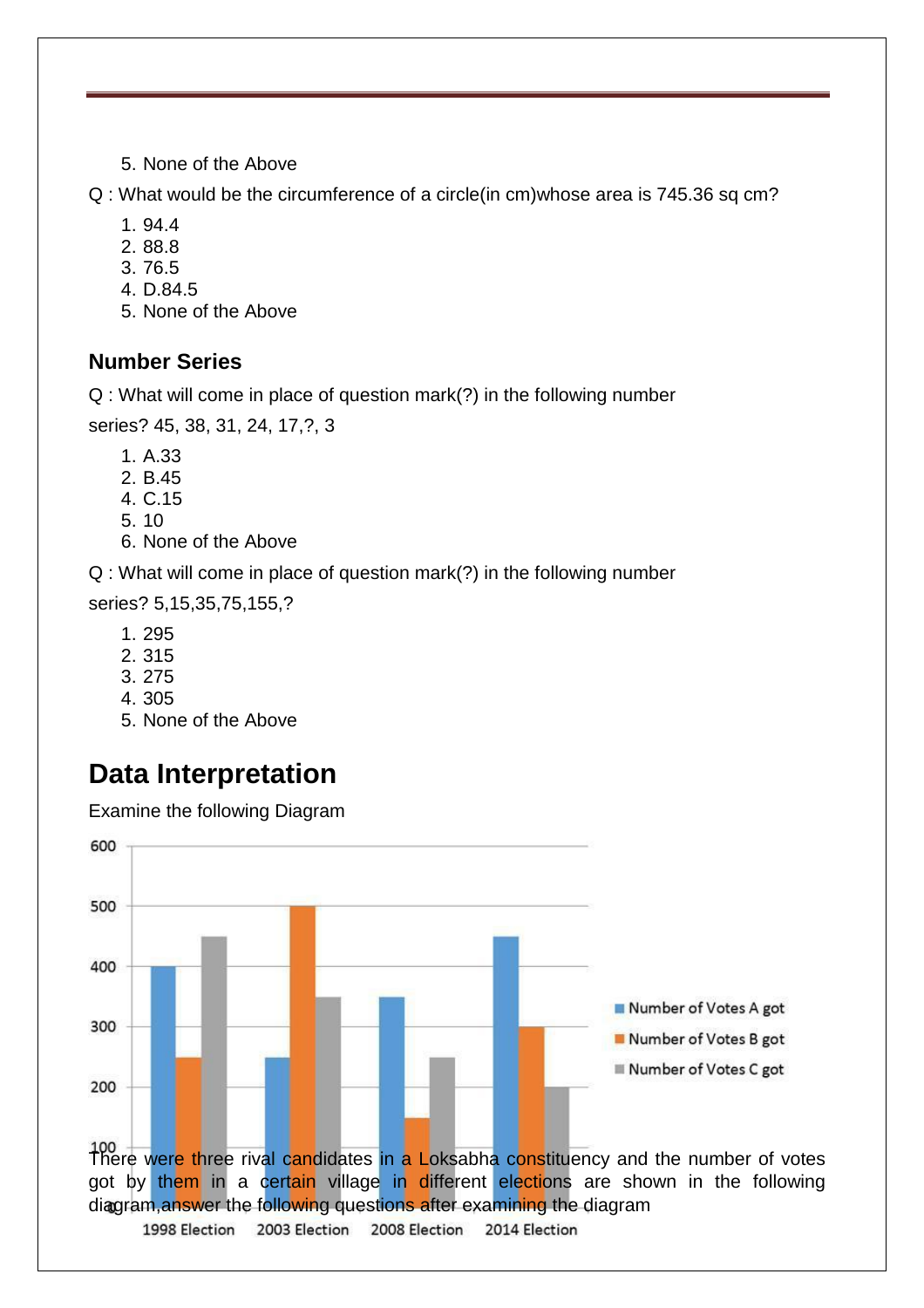By what percentage,number of votes got by A have increased in 2008 election from 2003 election?

- 1. A.12.5%
- 2. 25%
- 3. 40%
- 4. D.45%
- 5. None of the Above

By what percentage, number of votes got by A in all election is less/more than the number of votes got by C in all the elections?

- 1. 16%more
- 2. 12%more
- 3. 16%less
- 4. 12%less
- 5. neither less nor more

# **Section4: Reasoning**

#### **Blood Relation**

- 1. If A + B means A is the father of B
- 2. A × B means A is the wife of B
- 3. A B means A is the son of B…then
- $Q$  : If M  $\times$  N O is true, then which of the following is definitely true?
	- 1. O is the wife of N
	- 2. O is father of M
	- 3. M is daughter of N
	- 4. N is father of M
	- 5. None of these

## **Syllogisms**

#### Statements:

- 1. All Home are insert
- 2. Some Insert are Design
- 3. All Design are Page
- 4. Some Page are Layout

Conclusions:

- I:Some Design are Home
- II: Some Insert are Layout.

answer choices

- 1. only I follows
- 2. only II follows
- 3. neither I nor II follows
- 4. both I and II follow
- 5. either I or II follows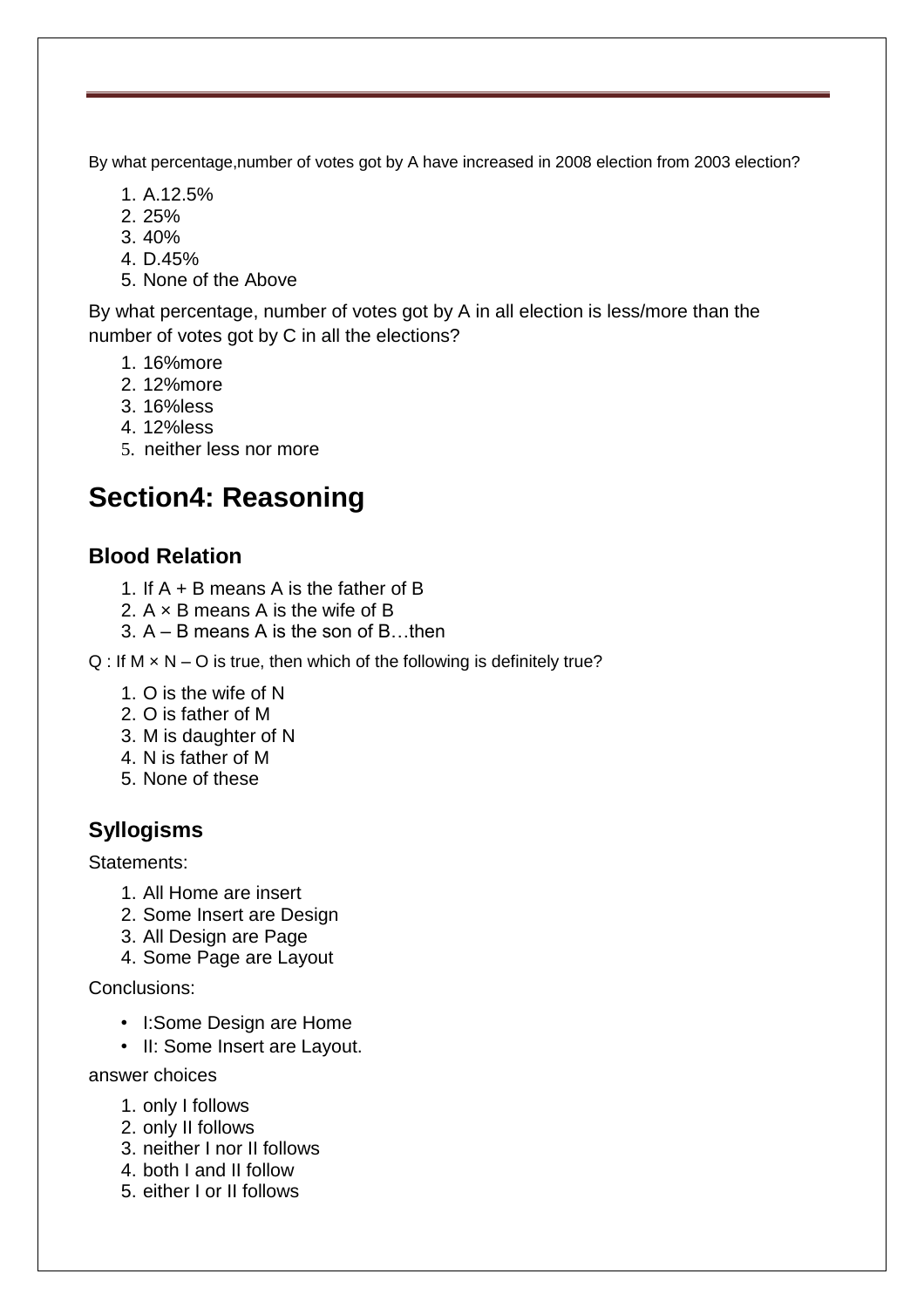#### **Mathematical Inequalities**

If M>O ≥N≥Q=R<T then

- 1. N<M
- 2.  $T > Q$

#### **answer choices**

- 1. only 1 follows
- 2. only 2 follows
- 3. neither 1 nor 2 follows
- 4. both 1 and 2 follow
- 5. either 1 or 2 follows

#### **Number Series**

Find the next number in the sequence: 2, 6, 8, 16, 30, 54,?

- 1. 74
- 2. 88
- 3. 100
- 4. 110
- 5. 105

## **Data Sufficiency**

Who amongst E,F,G,H and I is the heaviest ?

Statements :

- 1. I.F is heavier than I,E is heavier than H,H is lighter than G
- 2. II.E is the second heaviest, E is lighter than G

Answers :

- 1. if data in Statement I alone is sufficient to answer the question
- 2. if data alone in Statement II is alone sufficient to answer the question
- 3. if data either in Statement I or Statement II alone are sufficient to answer the question
- 4. if data given in both Statement I and Statement II are not sufficient to answer the question
- 5. if data given in both Statement I and Statement II alone are not sufficient but together sufficient to answer the question.

#### **Direction-based**

A man started from a place walked towards North for 5 km, then turned right and walked another 5 km. Then, he turned 45° to his right and walked 2 km and finally turned 45° to his left. What is his direction now.?

- 1. South
- 2. South-East
- 3. North
- 4. East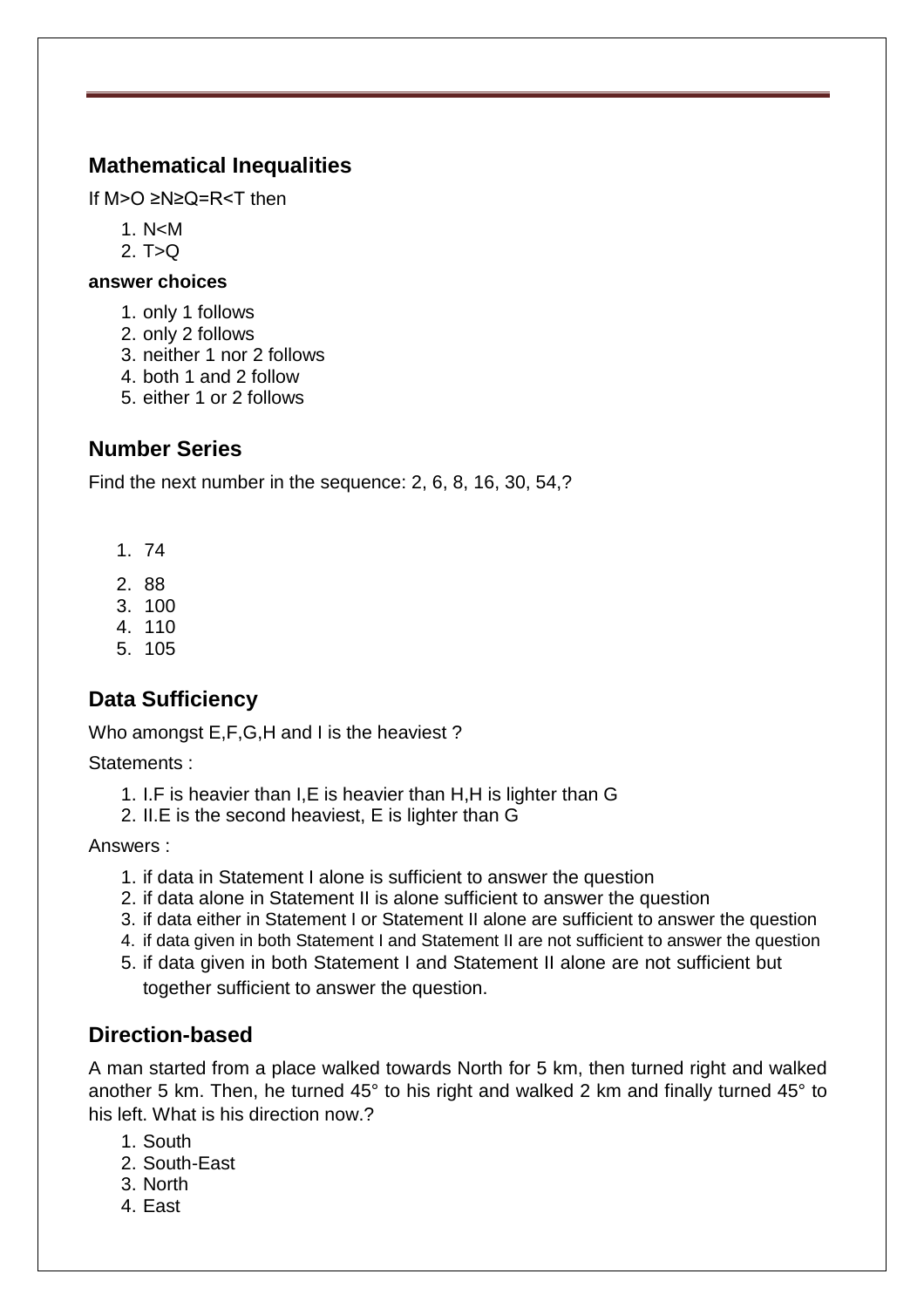5. West

#### **Circular/Seating Arrangement**

Eight persons P,Q,R,S,T,U,V and W are sitting around a circular table facing the centre but not necessarily in the same order. Also

- 1. Q and S are immediate neighbours of R.
- 2. U sits third to the left of P, P is an immediate neighbour of Q
- 3. T sits third to the right of W.

Then what is the position of W with respect to Q.?

- 1. Third to the left
- 2. Third to the right
- 3. Immediate right
- 4. Second to the left
- 5. Second to the right

#### **Dictionary-based Arrangement**

How many meaningful English words can be formed with the letters T, D, E, I using all the letters, but each letter only once in each word?

- 1. One
- 2. Two
- 3. Three
- 4. None
- 5. More than Three

In the word MORNING, how many characters are there which have same gap with their adjacent letter as they have in alphabetical order in English?

- 1. One
- 2. Two
- 3. Three
- 4. None
- 5. More than three

#### **Symbol-Alphabets-Numbers**

M L 5 # U 5 Q \$ 5 & O 8 U F ! 7 C 9 D N 8 A % P O G N L 3& P M G ! # \$ A 9 H P % 9 \$  $A G D # W$ 

In the above sequence, how many symbols are there which do have a number just before it and a vowel just after it?

- 1. One
- 2. Two
- 3. None
- 4. Three
- 5. More than three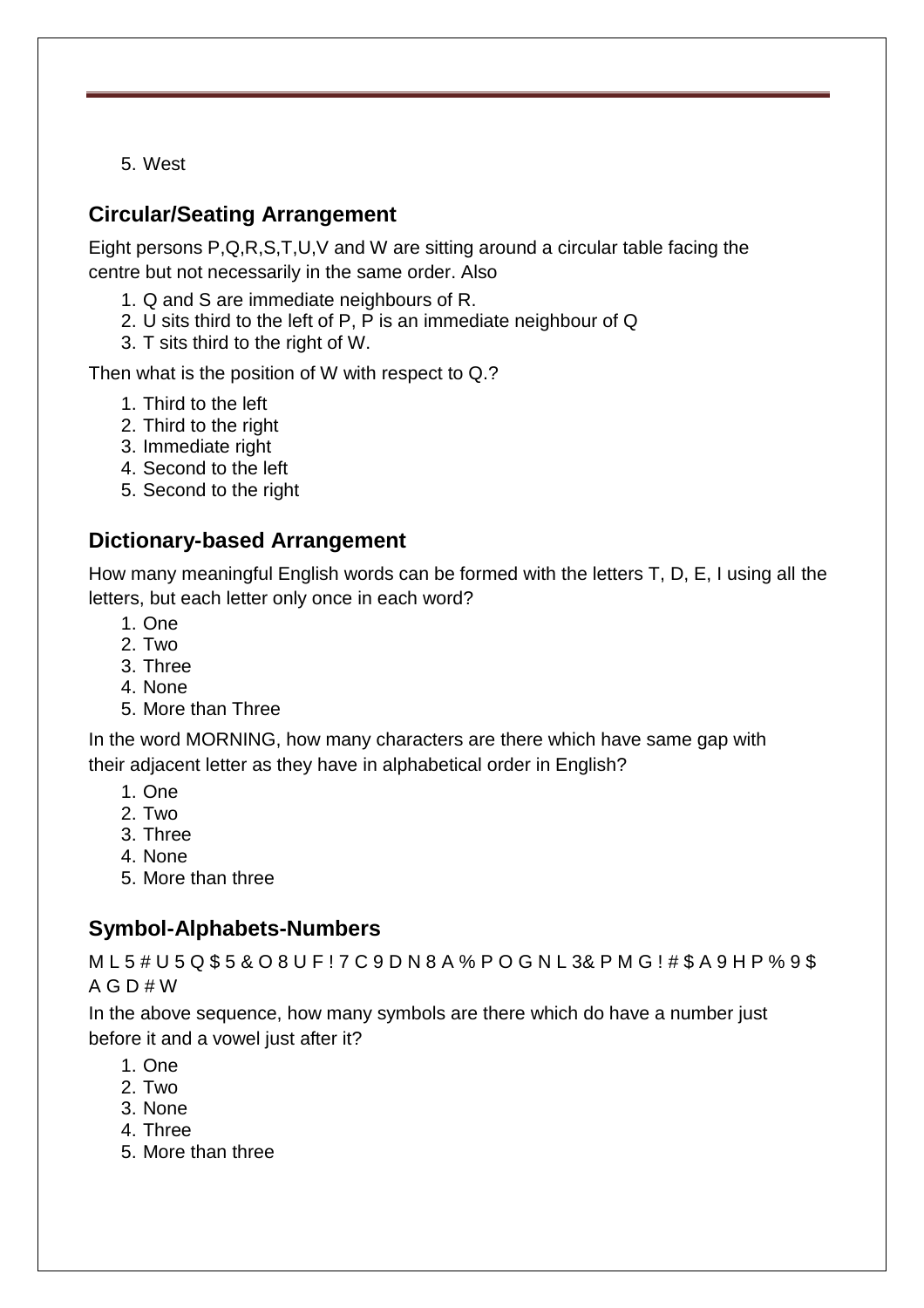## **Coding-Decoding**

In a certain language, "what are we do, is written as "pa la ma sa, "when time are do" is written as 'pa la ta na, 'do what time think' is written as 'pa na ma ca' 'time think before finish' is written as 'ca na da fa' & 'do finish time fast' is written as 'da pa na ga' How will "before " be written in that code language?

- 1. ca
- 2. na
- 3. da
- 4. fa
- 5. None of these

# **Section5: English**

#### **Error spotting**

Identify the part of sentence which do have any error, if no error is there mark it as No error :

Many poverty alleviation schemes(1)/ are not applicable of(2)/ slum dwellers in metro cities(3)/ as they are above the poverty line(4)/ No error(5)

Answer

- 1. 1
- 2. 2
- 3. 3
- 4. 4
- 5. 5

## **Fill in the blanks**

The Taj Mahal at Agra had \_\_\_\_ world wide attention.

Answer

- 1. Perceived
- 2. Proposed
- 3. Attracted
- 4. Referred
- 5. Preferred

#### **Sentence Arrangement**

Rearrange the following 5 sentence to make it a complete meaningful sentence :

- 1. (1)They found that much of the drop in yield came from air pollution caused by fine particles
- 2. (2)with heightened air pollution adding to the impact of climate change on crop yields,
- 3. (3)India"s food grain production is facing a double whammy
- 4. (4)according to a recent study.
- 5. (5)like soot as well as ozone generated by sunlight acting on emissions of